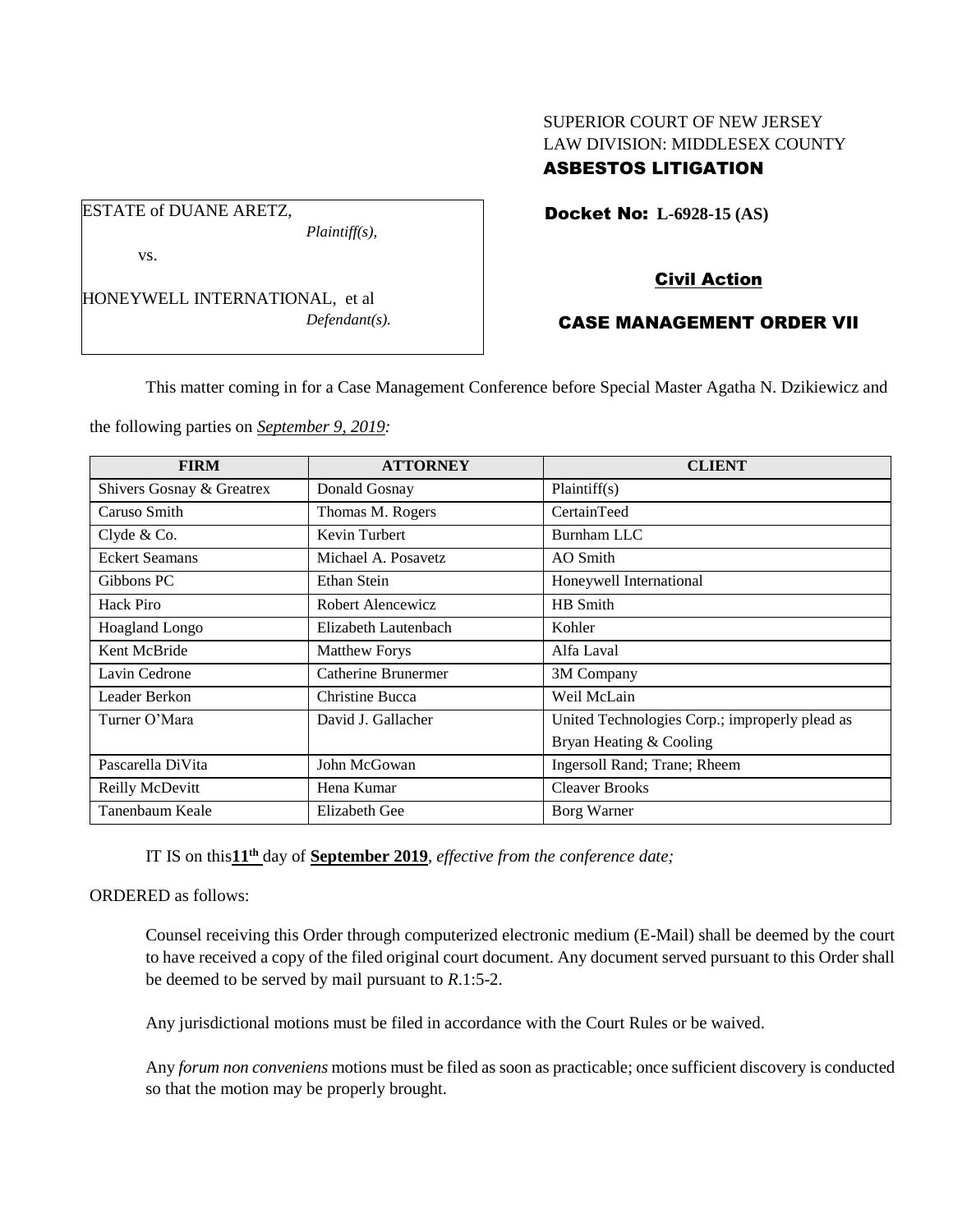### **DISCOVERY**

- February 28, 2020 Fact discovery, including depositions, shall be completed by this date. Plaintiff's counsel shall contact the Special Master within one week of this deadline if all fact discovery is not completed.
- February 28, 2020 Depositions of corporate representatives shall be completed by this date.

#### **EARLY SETTLEMENT**

March 13, 2020 Settlement demands shall be served on all counsel and the Special Master by this date.

#### **MEDICAL EXPERT REPORT**

August 7, 2020 Defendants shall identify its medical experts and serve medical reports, if any, by this date. In addition, defendants shall notify plaintiff's counsel (as well as all counsel of record) of a joinder in an expert medical defense by this date.

### **LIABILITY EXPERT REPORTS**

- June 15, 2020 Plaintiff shall identify its liability experts and serve liability expert reports by this date or waive any opportunity to rely on liability expert testimony.
- August 7, 2020 Defendants shall identify its liability experts and serve liability expert reports, if any, by this date or waive any opportunity to rely on liability expert testimony.

### **SUMMARY JUDGMENT MOTION PRACTICE**

- March 13, 2020 Plaintiff's counsel shall advise, in writing, of intent not to oppose motions by this date.
- March 27, 2020 Summary judgment motions shall be filed no later than this date.
- April 24, 2020 Last return date for summary judgment motions.

### **ECONOMIST EXPERT REPORTS**

- June 15, 2020 Plaintiff shall identify its expert economists and serve expert economist report(s), if any, by this date or waive any opportunity to rely on economic expert testimony.
- August 7, 2020 Defendants shall identify its expert economists and serve expert economist report(s), if any, by this date or waive any opportunity to rely on economic expert testimony.

#### **EXPERT DEPOSITIONS**

September 4, 2020 Expert depositions shall be completed by this date. To the extent that plaintiff and defendant generic experts have been deposed before, the parties seeking that deposition in this case must file an application before the Special Master and demonstrate the necessity for that deposition. To the extent possible, documents requested in a deposition notice directed to an expert shall be produced three days in advance of the expert deposition. The expert shall not be required to produce documents that are readily accessible in the public domain.

 $\_$  , and the set of the set of the set of the set of the set of the set of the set of the set of the set of the set of the set of the set of the set of the set of the set of the set of the set of the set of the set of th